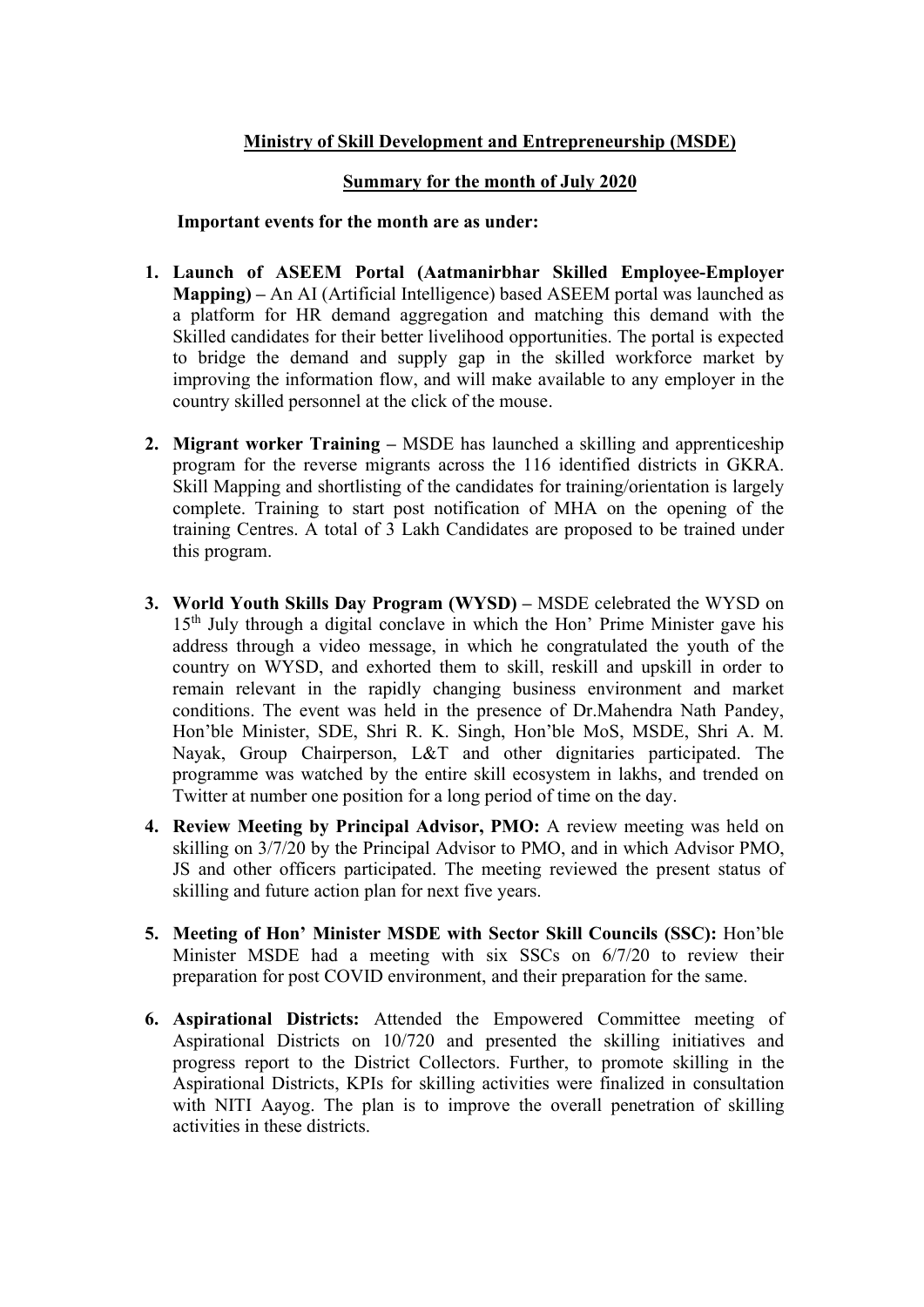- 7. Meeting by Cabinet Secretary on Global Indices: Attended the Workshop arranged by NITI Aayog and chaired by the Cabinet Secretary on the 31 Global Indices.
- 8. Regulatory Structure: The newly constituted National Council of Vocational Education  $\&$  Training (NCVET) held its first meeting on 21<sup>st</sup> July 2020. The process of merger of existing regulatory institutions with NCVET got completed with the dissolution of NSDA on  $31<sup>st</sup>$  July 2020. To avoid the present situation of unnumbered and insecure certificates being issued by awarding bodies, a certification system with a distinct and unique coding system was approved to ensure authenticity and verifiability of the certificate. NCVET has also drafted the guidelines for recognition of Awarding Bodies and Assessment Agencies and is in the process of consultation on these guidelines.
- 9. Activities for Promoting Apprenticeship: A D.O letter from Secretary, MSDE was issued to Chief Secretaries of all States requesting them to support in promotion of Apprenticeship training in establishments of their respective states by making engagement of apprentices as mandatory requirement and essential parameter for receiving the benefits under State Industrial Promotion Policy. Similarly, a D.O. letter to MSME Ministry was issued to highlight the provisions of the Apprenticeship Act and benefits available under NAPS Schemes. MSME Ministry was requested to support in encouraging apprenticeship training across MSME establishments. Further, nine new trades/courses were approved by the Technical Approval Committee for courses under Optional Trades.
- 10. Expert Committee for JSS To suggest the way forward for JSS scheme, an Expert Committee was constituted under the Cchairpersonship of Mrs. Vandana Kumari Jena,retd. IAS. The recommendations of the Committee were submitted in the month. They are being deliberated for incorporation in the next version of JSS Scheme.
- 11. Selection of New JSS The Selection Committee for new JSS has started the presentations from the applicants across 48 Districts through Video Conference. A total of 89 agencies have been invited for the presentations.
- 12. Operationalization of Treasury Single Account (TSA) As advised by Department of Economic Affairs regarding operationalization of TSA for autonomy bodies (AB)/ implementing agencies, NSDC has already initiated the process for implementation of TSA.
- 13. Video Conference with State Skill Development Missions (SSDMs) A Video Conference was organized with SSDMs in coordination with Ministry of Social Justice (MoSJ) for a joint briefing on MoSJ's DAKSHA Program. With PMKVY 2.0 Scheme in the closing year of its implementation, this opportunity was also used to impress upon the SSDMs on the way forward for implementation of next version of PMKVY.
- 14. Swachhata Pakhwada 2020 Program Swachhata Pakhwada was held in the second fortnight of July. One of the highlights was organization of a Webinar on "The Role of Hygiene in fighting Covid-19 epidemic and Review of preparation for re-opening of the Training Centres" on 31<sup>st</sup> July 2020.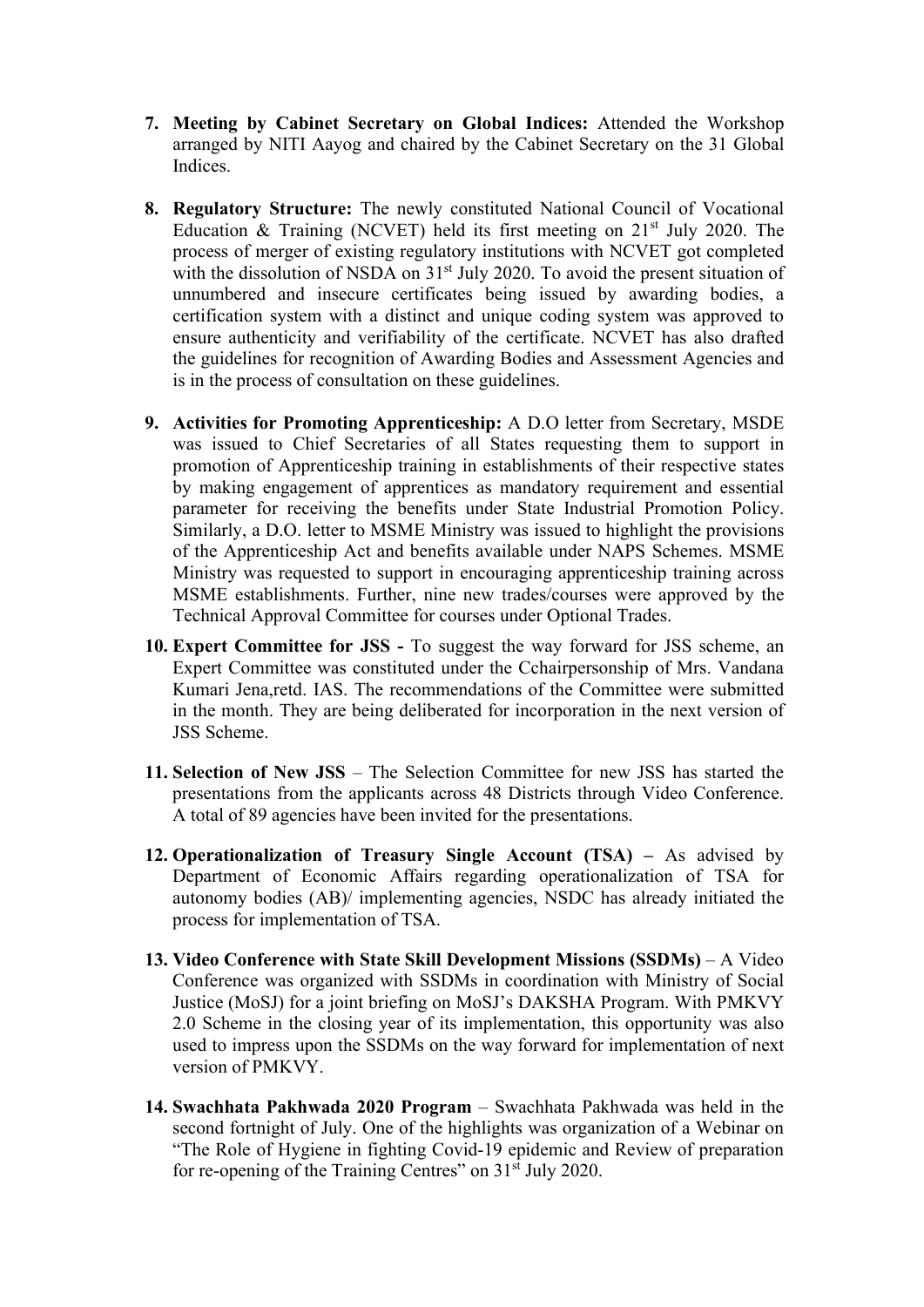- 15. Initiatives under SANKALP programme: MoU was signed on 24th July 2020 between Ministry of Skill Development & Entrepreneurship (MSDE) and Ministry of Panchayati Raj (MoPR) for 'Skill Development Planning at Gram Panchayat'. It involves a pilot project in the districts of Varanasi and Chandauli, Uttar Pradesh and a country wide project for skill training, upskilling and reskilling through identified job roles in drinking water and sanitation related maintenance services in Gram Panchayats. Further, the Best Practice module of SANKALP web-portal has been developed, whose inauguration is being planned for August, 2020.
- 16. National Skill Development Fund (NSDF): A decision has been taken in the Ministry to amend the Trust Deed of NSDF, subject to the approval of the Union Cabinet, so as to allow implementation of program in the Skills sector using resources from NSDF through other Government entities or through entities set up under Acts of Parliament. A draft Resolution for amendment of the Trust Deed has accordingly been circulated on 28.07.2020 amongst the Board of Trustees of NSDF for their approval.
- 17. Training Health Professionals in foreign countries: India's initiative to meet global manpower demand in health sector was raised in a recent Joint meeting between EU countries and MEA for better awareness on the subject among different countries. India's current initiative by MSDE in mapping and aligning health sector professional for better Global mobility and migration among different EU nations was highlighted and appraised to member nations during the meeting.
- 18. FDI Cell: A cell has been created in the Ministry to process the proposals received from the countries sharing border(s) with India and pertaining to MSDE, as per Standard Operating Procedure (SOP) prescribed by Department for Promotion of Industry and Internal Trade (DPIIT).
- 19. National Skill Development Mission (NSDM): 4<sup>th</sup> Meeting of the Executive Committee Meeting of the National Skill Development Mission (NSDM) was held under the Chairpersonship of Secretary, MSDE to discuss the following issues:
	- a. Review the progress under seven sub-missions under NSDM
	- b. Detailed discussion on key features of upcoming scheme PMKVY 3.0
	- c. Discussion on Online and blended learning model to address challenges of disruption in training and challenges in global mobility
	- d. Strengthening Training of Trainers/Assessors.
- 20. Flexi MoU: In order to further rope in potential industries under the scheme of Flexi MoU, dedicated VCs have been conducted with following employers: Toyota Kirloskar Motors Bengaluru, Saharsa Electronics Noida, Lava international Ltd Noida and Maruti Paper Ltd U.P. The industries are expected to sign MoU with DGT under the Flexi MoU scheme in coming weeks.
- 21. Admission to CITS: CITS online Admission registration of Candidates for the Admission Year 2020-21 was successfully launched, with a record number of 49205 candidates registered for the All India Common Entrance Test (AICET)